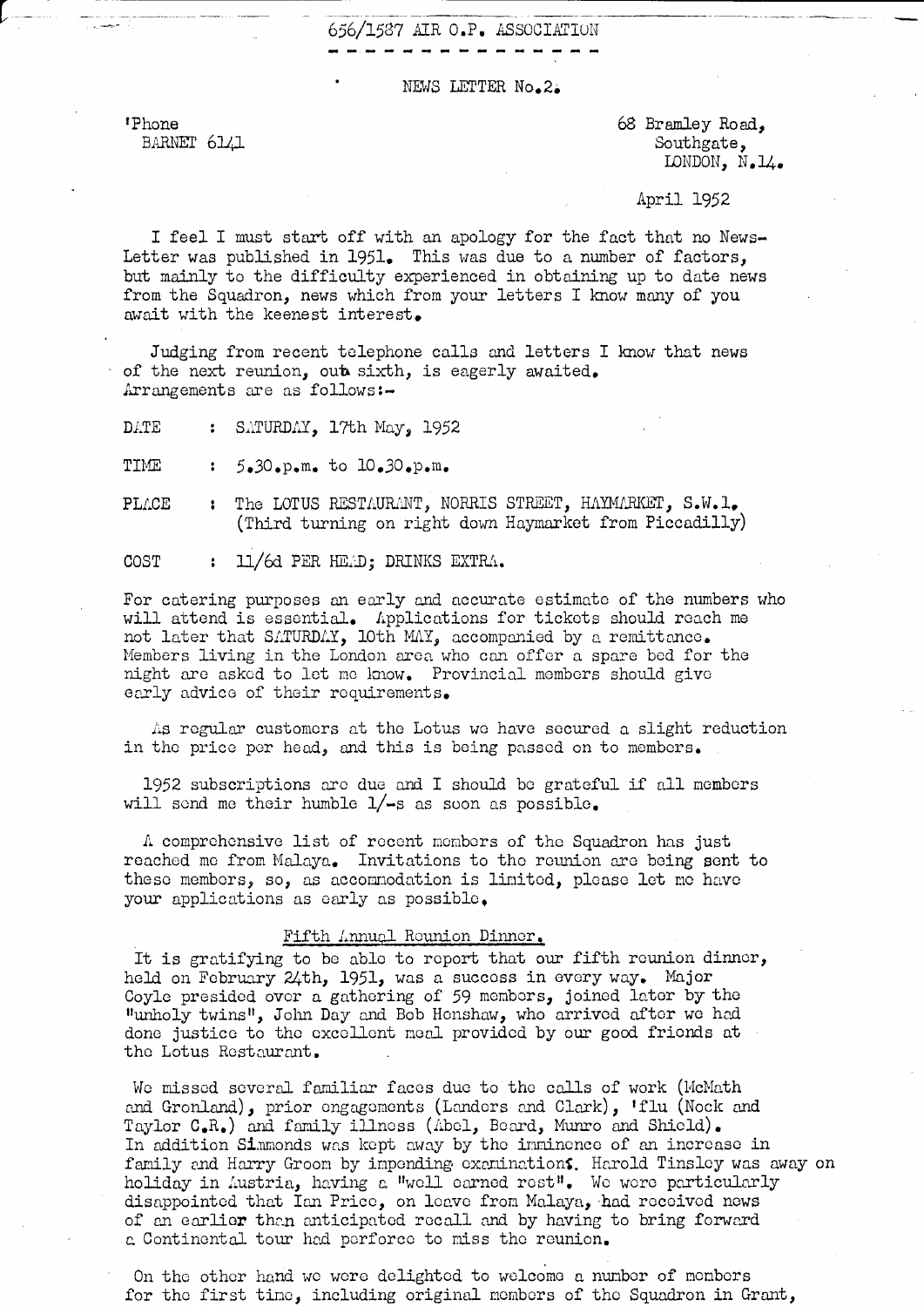Not least did we appreciate the opportunity to welcome the following members just back from Malaya :- Keith Buchanan, John Chanter, Mike Prichard, Howard Southall and Bruce Venour.

 $\mu^*\mathcal{Z}_\mathcal{P}$ 

The following list of other members present may be of interest:-Andrews, Appleton, Barry P., Batt S., Bainborough, Bescoby, Bonnett, Bromwich, Branston, Butcher, Collier, Cubbage, Davies J.W., Deacon, Disbery, Dobson, Eaton, Ellicott, Foster (Peachey), Fowler, George, Harrison, Humphrey, Hutt, Jarrett, Matthews, Maycroft, Nixon, Pike, Pratt, Rees, Samways, Seager, Seaman, Stannard, Stevens, Twohey, Walton R.I., Watson, Webb, Weaver, Wilson, Wright D. and Wright R.I.

#### NEWS FROM MALAYA

The following News-Letter dated December 1951, has been received from Major D.P.D. Oldman, R.A., the present Squadron Commander:-

"When Major Coates went in April 1950 Major Oldman took over command of the Squadron which was deployed with S.H.Q. at Changi, 1902 at Taiping in support of N. Malaya District, 1907 at H.Q. Malaya Kuala Lumpur and 1914 with the newly formed 48 Gurkha Infantry Brigado at Temerloh. Soon afterwards, however, the 26 Brigade arrived from Hong Kong, and its demands for Auster in Johore made it desirable to move 1907 Flight South, first to Seremban, then to Changi and finally to Johore Bahru where they lived alongside Brigade HQ. At the same time  $S-H-Q$ . - less the MSS - in order to be nearer the centre of operations moved from Changi to 1907's old quarters at Noble Field, Kuala Lumpur, where they remain.

In spite of these moves there was no decrease in flying hours and in May 1950 the A.H.Q. target of 600 was exceeded by 50 hours.

One of the highlights of this period was the visit of the Secretary of State for War and the Secretary of State for the Colonies, who were flown in Squadron aircraft to outlying places in Pahang; this task kept four aircraft fully employed for  $4\frac{1}{2}$  days and was partly responsible for the increase in communication sorties which formed the greator part of the flying. Although it is not the most interesting job for the pilots, communication flying is one of the Squadrens most important roles as it represents enermous saving in travelling time for the passengers and, since most of these journeys are in areas where heavy road escorts are required, releases the nen for operations against the Operational flying consisted largely of visual recees for bandits. officers of newly arrived units to see their areas, photographic sorties, pilot visual recees - which included finding and map spotting patrols in the jungle, casualty evacuations, leaflets and message drops, road and rail patrols and scheduled mail runs.

In mid-1950 we were re-equipped with Mk 6 Austers, 1914 Flight by the end of June, and other Flights completed the change over soon after-The important advantage that the Mk 6 has over the Mk 5 is that wards. it is possible to carry a No.62 H.F. wireless set at all times. Experiments with trailing aerials have produced very satisfactory results and now it is not uncommon for a ground station in Singapore to be in contact with aircraft flying in North Pahang. This has proved of great value on several occasions and it is most comforting for pilots flying in the remote areas. Against this must be set the loss of the full blind flying panel and the better performance of the Mk5.

Teething troubles were soon apparent and serviceability dropped, due to a shortage of essential spares such as bungees and sparking plugs. **One** of the chief troubles, besides lack of spares, was oiling and leading-up of plugs which caused at least four precautionary landings and nuch discomfort to pilots and ground crew alike. The trouble continued while 100 octane petrol was in use but was eventually cured in April '51 when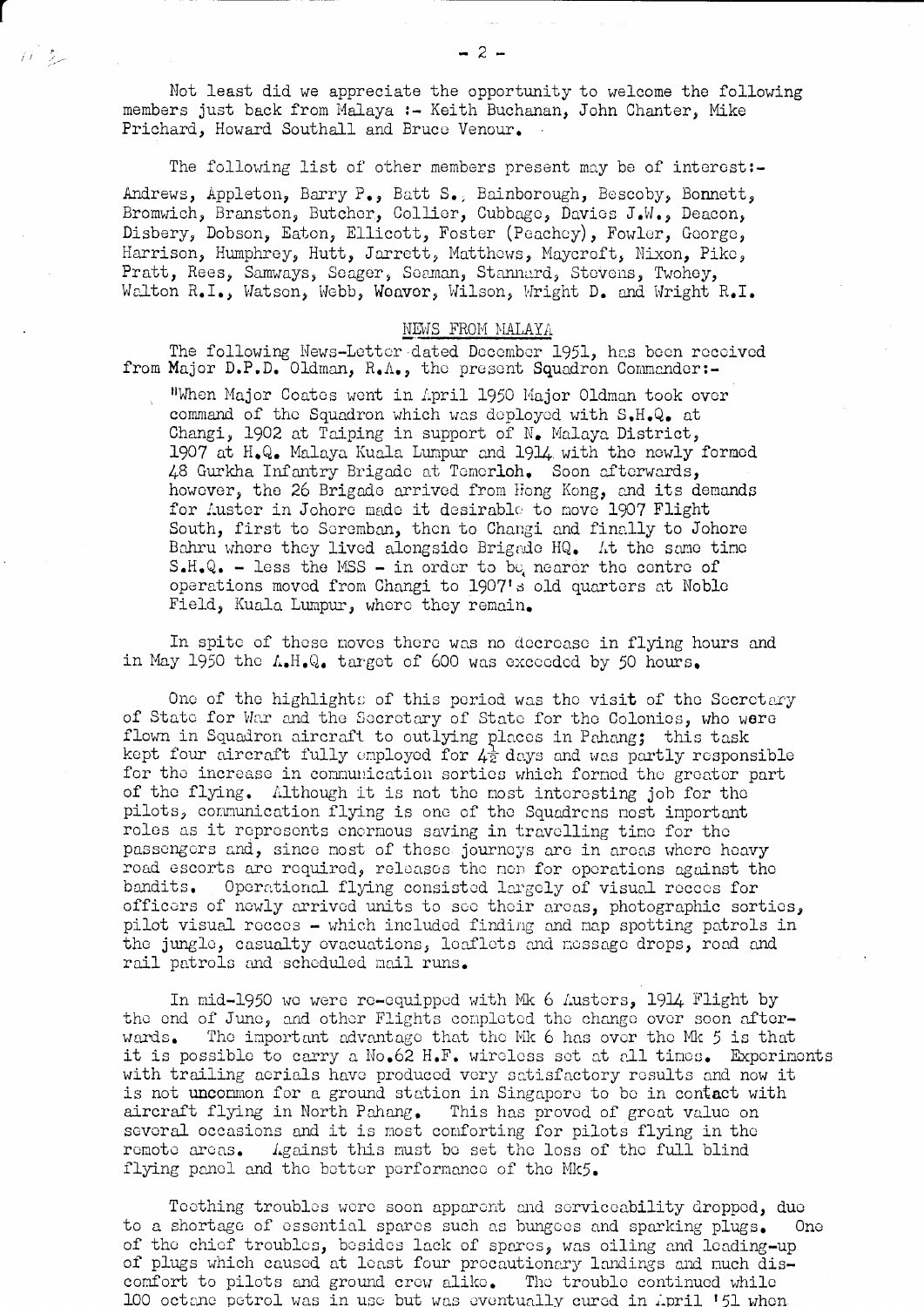the correct fuel (30 AVGAS) will be available ready mixed in the near future. Other troubles encountered were bearing metal in the filters and rocker box security bolts shearing, the latter caused severe vibration and loss of power. This was successfully cured by a modification. Since these initial faults, we have also had trouble with wooden props disintegrating and throttle control rods breaking. The latter is thought to have been the cause of a recent engine failure that resulted in one of the Glider pilots of 1911 Flight and his passenger spending an unpleasant week walking back home through the Kelantan jungles.

 $l \leq \frac{2}{d}$ 

 $\mu$  As  $\sim$   $^{\circ}$ 

In July 1950 the first draft of Glider Pilot Officers and NCOs arrived with the Squadron and were attached to Flights to become acquainted with the problems of flying in Malaya and to gain experience in the kind of operations they would be required to undertake before being formed into the first Army Light Liaison Flight. Moanwhile this Flight was formed<br>at Changi as No.1911 Air O.P. Flight and in August '50 it was moved to Seremban where it operated as a normal Air O.P. Flight in support of South Malaya District. The gradual transition from Gunner to G.P.R. personnel was completed by early March '51 when the Flight moved to Temerloh and changed places with 1914 Flight, who moved into recently completed quarters built around the new airstrip at Paroi village, near Seremban. After 15 months in the 'ulu' this change was highly popular with 1914 Flight; the only regret being that of losing the flight pig and poultry farm which had supplemented the Army rations on a number of occasions. Also the pet crocodile had to be returned to the Pahang river but the rest of the 300 including monkeys, tortoises, carrier pigeons, a python and countless dogs and cats accompanied the Flight to Seremban.

In July '50 in spite of very adverse weather the C.I.G.S., accompanied by the C in C FARELF and G.O.C. Malaya District was flown on a two day tour of units in Malaya. H.E. the Commissioner General of S.E. Asia and Major General Bridgeford - head of the Australian Military Mission - were also added to the list of V.I.Ps flown by the Squadron which includes almost every V.I.P. who resides in or has visited Malaya since the beginning of the Emergency.

During the latter part of 1950 Squadron pilots, co-operating with the pilots of the helicopter casualty evacuation flight, developed and perfected a drill for the speedy evacuation of casualties from the jungle. Briefly this consists of the Auster pilot doing all the preliminary work of finding the troops affected, diverting them to the nearest suitable site for a helicopter landing and supervising the preparation of the clearing until suitable before finally guiding the helicopter pilot to the site and escorting him during the evacuation flight. It is certain that the prompt execution of this drill by pilots of the Squadron has saved the lives of a great many casualties.

Lirstrips continue to be developed slowly. The poor performance of the Mk 6 in this climate is disappointing; at full load in the heat of the day it takes all of 300 yards to become airborne, at a safe speed for climbing and this restricts its use on some of the old strips; however most of these have now been lengthened to meet this difficulty.  $\Lambda$ proposed civil airline service for Central Malaya using Beaver aircraft has resulted in certain strips such as Temerloh and Gua Musang being lengthened and improved. The West Coast is now quite well covered but strips on the East Coast remain practically unchanged. There are now no less than 76 strips in daily use.

Christnas 1950 was celebrated in style, S.H.Q. and each Flight had their own parties which started on Christmas Eve and continued in top gear throughout the festival. The Squadron Commander succeeded in visiting 1902 Flight at Taiping and 1914 Flight at Temerloh on Christmas morning and, contrary to expectations, survived the landing at Noble Field in time to visit S.H.Q's dinner.

In the following Spring 1907 Flight in Johore Bahru encountered accompodation difficulties and moved to Sembawang where they are living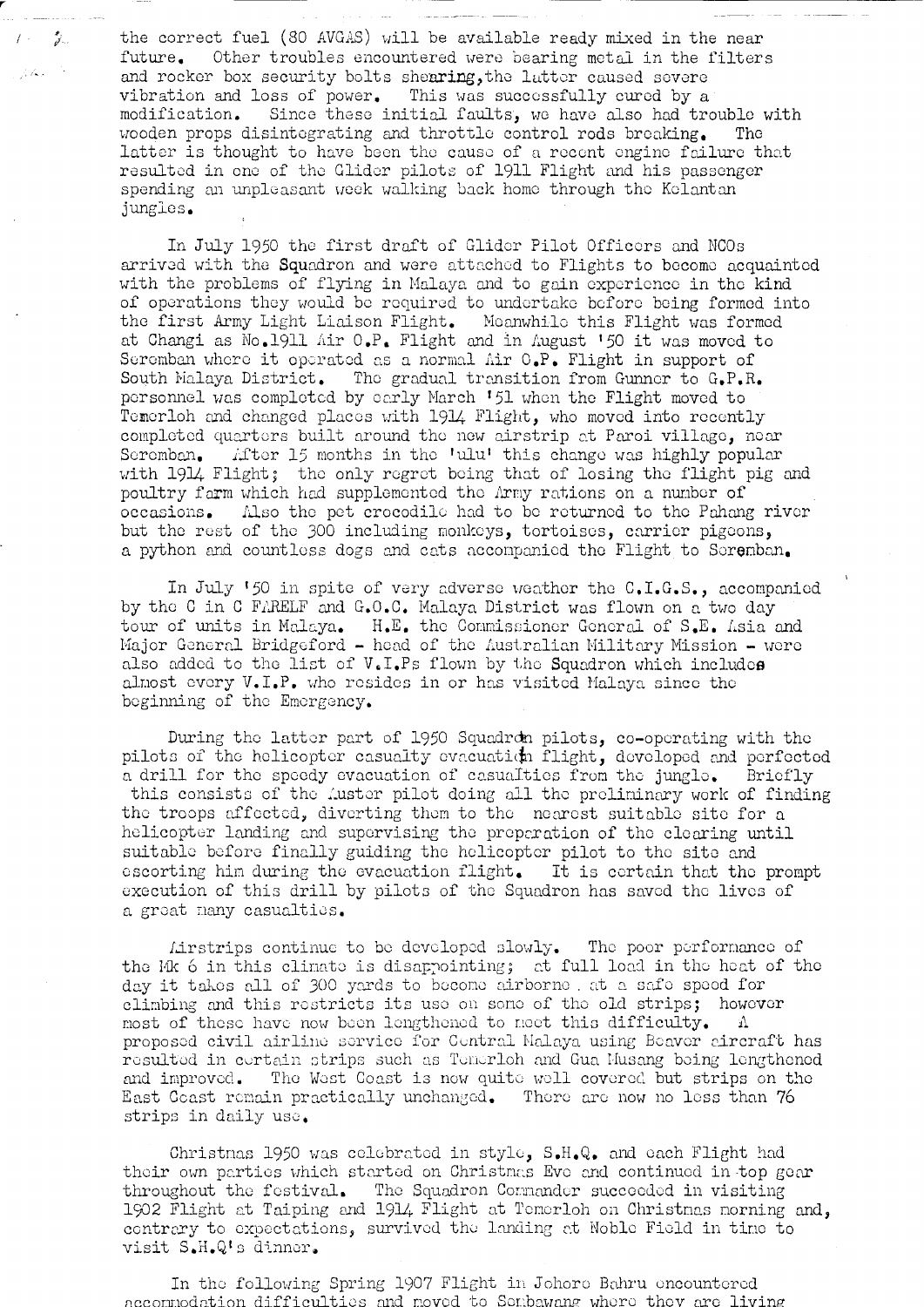Soon after this 1911 Flight also moved, this time to their prosent location at Benta in order to be nearer 48 Brigade at Kuala Lipis.

In June '51 we changed to the Calendar servicing system which to date has compared favourably with the old system. Aircraft are now . inspected every 13 wooks irrespective of the hours flown during that You will approciate that apart from encouraging higher totals period. than before, the problem of planning inspections is very much simplified.

In August '51 the M.S.S. moved to Kuala Lumpur airfield where they are more conveniently placed for the rapid and successful servicing of the Squadron aircraft.

There has been little opportunity for trining but in October this year S.H.Q. and 1914 Flight both went out on mobile schemes lasting for three or four days; these were of considerable training value in addition to providing a pleasant enange from the normal routine. Night Flying is now a regular attraction in the monthly training programmes. Apart from circuits and bumps, short cross country flights have been carried out by all flights and have built up confidence in the pilot's ability to navigate at night. It occasionally proves to be of practical value for pilots caught out late, enabling then to avoid an unscheduled night stop.

Prior to February '51 the only shooting we got - apart from an occasional mortar shoot - was on the rare occasions when we were called upon to observe for the Royal Navy. It goes without saying that these were always highly popular serties by virtue of the inevitable liason visits necessary to the ships concerned, but it was with great rejoicing that we welcomed the arrival of 54 Bty from Hong Kong and were able to do some real shooting for a change. 54 Battery have now been replaced by 93 Battery, but as almost all shoots require Lir 0.P. for accurate observation we have all had an opportunity to polish up our shooting.

Operational flying during the last few months has been concentrated on finding and photographing bandit food clearings and camps. Some Flights have had considerable success in this quest and several of their discoveries have been targets for airstrikes. Experiments are also being carried out for using Squadron Austers, fitted with VHF wireless, as pathfinders for merking targets that the faster strike aircraft have difficulty in finding.

Sport flourishes in S.H.Q. and the Flights but owing to being so widely dispersed there has been little opportunity of raising Squadron teams for any of the principal games although in 1950 the Squadron prodeced a rugger side that played three matches.

The Beau Brunmels of 1907 Flight, aided and abetted by the Royal Nevy, set the pace for our social activities. Being the only remaining all-batchelor flight it goes without saying that it is a fast pace only curtailed towards the end of each month by a shortage of hard cash.

The Highlights of our social activities have been the narriages of Hugh Drummond in Singapore, John Campbell at Taiping in March '51 and Derek Vaudrey at Kuala Lumpur in November '51. The latter finished in true Air O.P. style with the bride and groom going away on their honeymoon in 3 Austers owing to floods having blocked the road route to Port Dickson.

Lastly we are delighted to record the awerd of the D.F.C. to John Molyneux Berry and Bob Warner, the M.B.E. to Dick Wilkinson, and we feel equal pleasure at the award of the B.E.M. to Corporal Wrench (late of 1914 Flight) and Sgt Willians (late of M.S.S.); also Mention in Dispatches to Bruce Venour, Pat Cuppage, Joe Sellers; Cpl Mason and Bdr Page, Chief Clerk at S.H.Q. were also awarded a G.O.C's Certificate and Cpl Hart received a certificate of good service."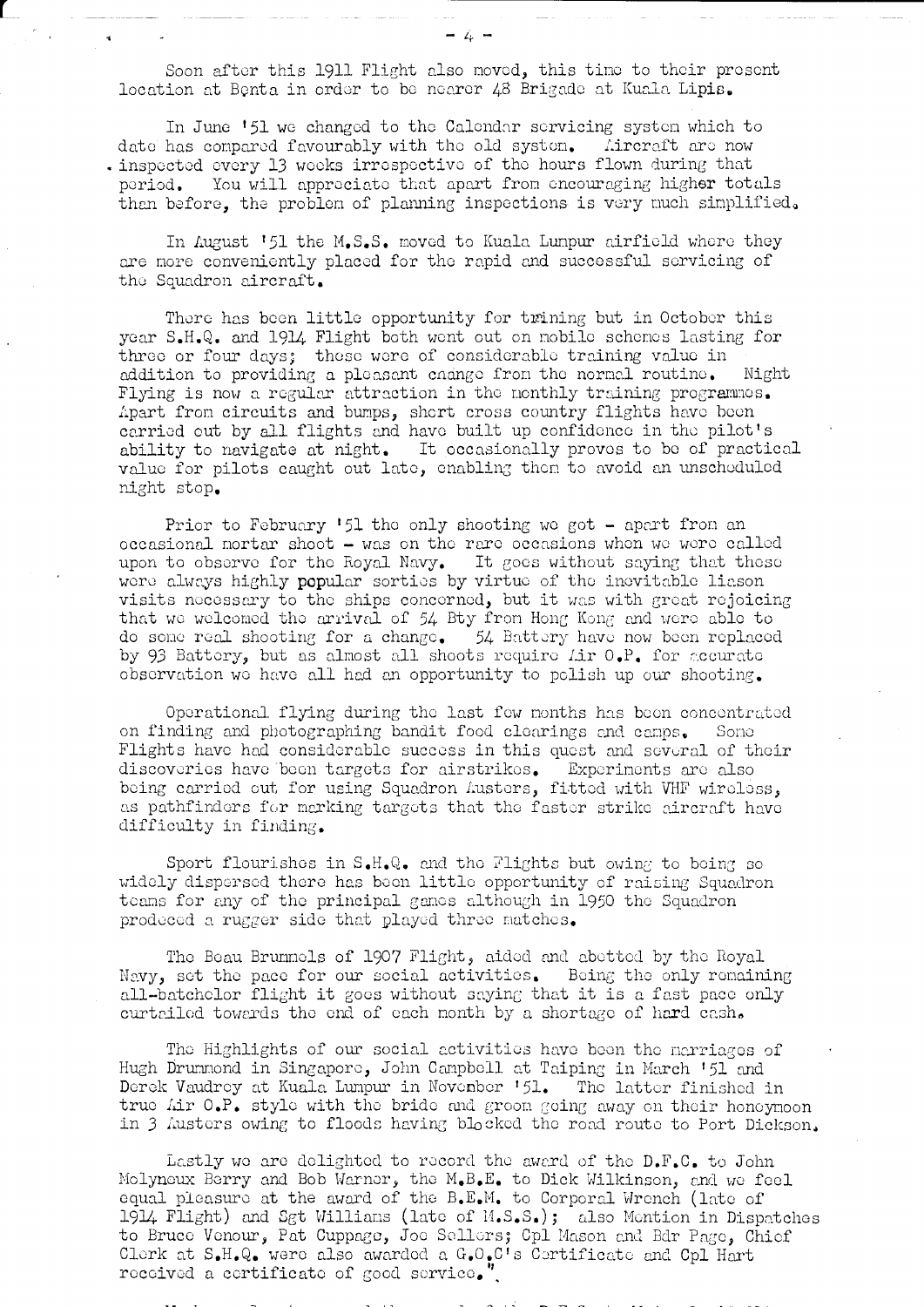Stop Press.

The following further honours were reported in a recent issue of the  $"Daily Telegraph"$ :

#### "ARMY PILOTS IN KOREA HONOURED - ARTILLERY SPOTTERS"

Awards to two British Arny pilots for operations in Korea were announced last night. Both non are pilots of light observation aircraft which direct divisional artillery.

Capt. R.B. Addington, Royal Artillery, of Highway Manor, Calne, Wilts, receives the Distinguished Flying Cross. Sgt. J.W. Hutchings, Glider Pilot Regt., of Swanswood, Merovale, Atherstone, Warwickshire, receives the Distinguished Flying Medal.

According to the citation Capt. Addington "on one occasion flew 8000 yards into eneny territory to indicate lostile guns to the aircraft directing Allied fighters. He remained over the target although his petrol was getting low. He dived and fired Very lights on the guns. His determination was instrumental in the destruction of eight enemy guns".

### NEWS FROM SCOTLAND.

A most interesting letter from H.M. Green in Edinburgh gives details of a Club and Association formed to hold an Annual Scottish Burna Reunion. Gunner Green attended the first Rounion in the Music Hall, Edinburgh, where an audience of over a thousand people were entertained by Wee Georgie Wood, Pat and Marie Burke and others who had visited the troops in Burna. It is planned to hold reunions alternately in Edinburgh and Glasgow. Anyone interested should get in touch with the Secretary, Scottish Ex-Burna (Monorial) Club, 15 Brunswick Street, Edinburgh, 7, who could also give details of the club's branches in Glasgow and Galashiels. Attendance at the reunions is restricted to holders of the Burna Star.

Alan Horne writes from Elgin to say that he has been roped into an Ack-Ack Territorial Regiment, is working hard at the Law and is busy raising a family.

James Cowie has passed a Civil Service Exam. for Admiralty Engineering Draughtsmen and has an appintment in the dockyard at Rosyth. He sends his particular regards to ex-members of 1587 Flight.

W. Wallaco is settling down happily to married life in Airdrie, Lanarkshiro.

Bill Walker has returned to banking in Rothesay on the lovely Isle of Bute, but can still find considerable anusement in a press cutting sent me by R. Borcham (St. Leonards-on-Sea). Some of you may remember the article entitled "Quiet Week-end", published in Java, and well worthy of reproduction in full if only I could afford the space. This story of experimental landings on a strip of road within the Semarang perimeter by "Walker's Flying Circus" is a real gem and mention of "Finger" Roberts, "Pranger" Walker, "Hotpants"<br>McNinch, "Lech" Lamont and "Barry-Jackson, Digger & Co. - the Old Firm", will evoke many happy memories.

Ian Lamont is still flying with the Edinburgh Flight of the Scottish Territorial Squadron and mentions that any old friends visiting the vicinity of South Queensferry will be made very welcome - the local  $R_{\bullet}A_{\bullet}F_{\bullet}$  Station having the best bar in Edinburgh.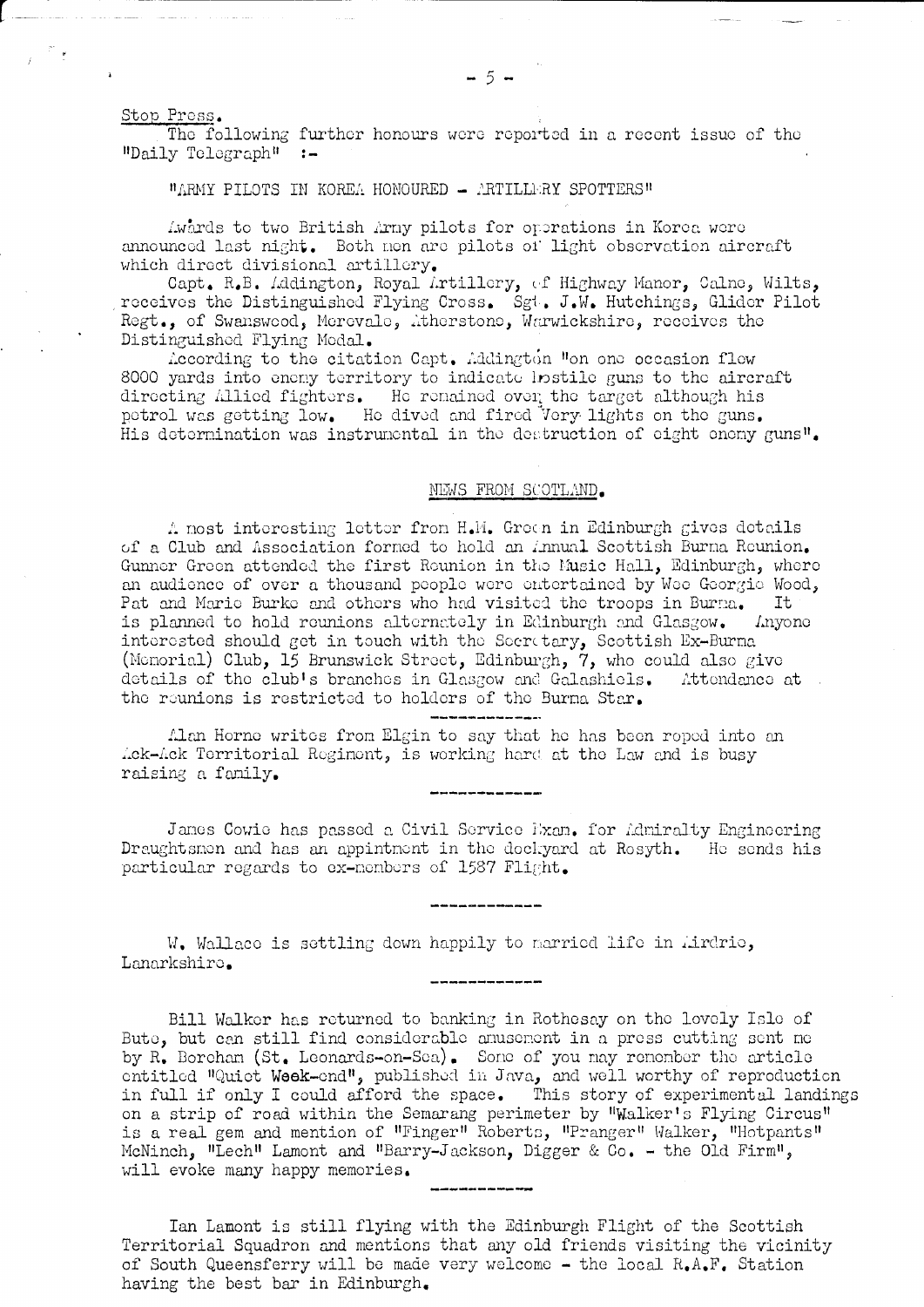Thanks to the generosity of P.J. McLinden ("Black Mac"), who lent me his house for a week during August 1950, I was able to look up one or two of our Scottish members. It was grand to see such stalwarts<br>as "Jock" Wiggins, now a master builder and decorator in Rutherglen, and J m Stewart, the proprietor of an attractive gift-shop in Perth. Both showed great interest in the photographs of our Reunions and send their regards to all former colleagues. "Black Mac" himself, perhaps less swarthy than in the days when his intensive efforts brought such credit to "C" Flight in the Arakan and beyond, was otherwise the same immense genial type we remember so well.

财产

# NEWS IN BRIEF.

Original members of the Squadron, and particularly "A" Flight, will remember Ted Butler, who later left on posting to Redhills Lake, Madras. Whilst in Cornwall in August 1951 I looked him up at his home near Redruth where he lives happily with his wife and small daughter. He too sends best wishes to his old friends.

Tug Wilson's retirement from the Army has been deferred and he is still very much in harness as W.O.II with 457 H.A.A. Regt. at Southsea.

Frank Brown (1587 Flight) wrote from Sheffield to say that he was studying hard for the A.C.W.A. examinations. We wish him well and hope to see him again at one of our reunions at no distent date.

Through the medium of our Association two of our Norwich members, Abel and Windscheffel, were put in touch with each other and enjoyed a "real chin-wag". Neither knew that the other was a "Canary".

Also from Norfolk came news of Harry Groon, another who was in the throes of examinations. We hope to meet him again soon as a fullyblown Auctioneer and Estate Agent.

A cheery letter from R. Pett in Devonshire proves that some at least of "A" Flight still keep in close touch despite distance, as he gives news of Topliss (Carlisle), Jones (COnsett), and Weaver (London).

All his old friends will be sorry to learn that Jack Jones, the Squadron "seccer" star, had a bad accident at work, partially paralysing his right arm and shoulder, which kept him idle for four months. With characteristic spirit Jack wrote to say that he hoped to resume cricket shortly and to act as coach to a local boy's club.

F/O Ken Bescoby when last heard of was still stationed at Yendon and, now a married man (poor girl!), had a flat in Harrogate.

Jin Landers is still a Field Welfare Officer, whatever that may be, in Exeter, and is an active member of the local Civil Defence.

David Houlding has left Oxford for Eastbourne College where he combines teaching with golf tuition to the boys and instruction on "Lift" and "drag" to the Combined Cadet Corps.

The one and only "Peachey" Foster has been in trouble, first a  $\pm$  2014  $\pm$  2015  $\pm$  2016  $\pm$  2016  $\pm$  2017  $\pm$  2017  $\pm$  2016  $\pm$  2017  $\pm$  2016  $\pm$  2017  $\pm$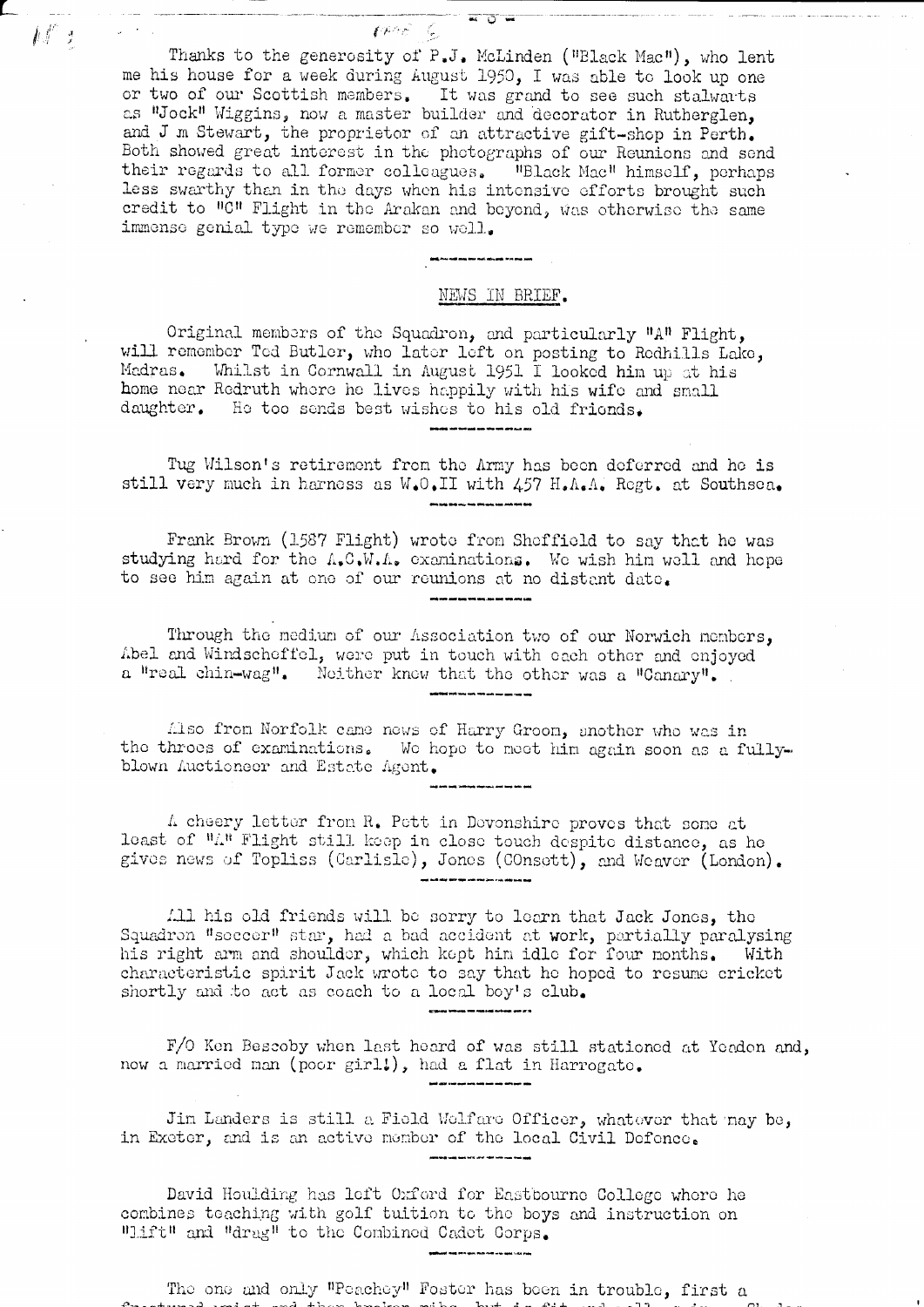Frank McMath, having completed a thorough apprenticeship as a farm labourer has become a fully-blown farmer in Kingsbridge, South Devon, and appears thoroughly to enjoy his busy open-air life.

 $\mathbb{N}^z$  ?

 $\mathcal{O}(\mathcal{O}_\mathbf{C}(\mathbf{r}))$  for  $\mathcal{O}(\mathbf{r})$ 

Frank Roe wrote from Hull, cheerful in spite of difficulties besetting a butcher in these days of meagre meat rations. 

Micky Batt, whose first visit we still await, wrote in amusing vein from Bristol and sends his regards to his old friends.

Another farmer, H.L. Holliday, writes from Stape, Yorks, and sends particular regards to his pals in the Equipment Section.

Our members continue to take the plunge. Among others Gordon Twohey and Maurice Fox have joined the married ranks during the last year or so.

pag his drivant on you and one up totalet

Peter Phoenix, who describes himself as a "non-playing member" sends from Halifax best wishes to all, in particular 1587 Flight.

Harry Nock, now a father, sent an interesting article from the Wolverhampton Chronicle" on the work of 1954 Flight of 663 Squadron, with illustrations which bring back many memories of the Auster in action.

"Jim" Collier, now married and living in Finchley, leads a busy life combining business interests in London and Cambridge, where an unexpected neeting with "Daddy" Cross 1ed to a convivial evening.

E.J. Edwards reports a visit from Cottam followed by a joint visit to H.V. Foster, also a later visit from Jack Hallam - "all 17 stone of him".

D. Beard, who due to his father's illness has had a difficult time keoping the family business going, has also been visiting, to see Cyril Taylor on the Norfolk Broads, and in turn has been host to Len Parker.

P.G. Samways, erstwhile Serjeant in "B" Flight, has now reached similar rank in the Birminghan Police. Congratulations!

Harry Tinsley, still a self-styled "innocent batchelor" and a busy Lincolnshire farmer, gives news of Teddy Maslen-Jones, an unaccountable absentee from our last reunion. Teddy has left his job as manager of the farm at Oundle School and when last heard of was seeking a small farm on which to start a pedigree heard of Wessex pigs.

Bill Morris tells of the difficulties which beset a cotton mill manager and sighs for the introduction of the old Squadron spirit into industry.

Inserted by special request of S.G. (Cpl) Butcher:- "Snokey Joe" is still killing them at Hanwell, London, W.7. He states that business